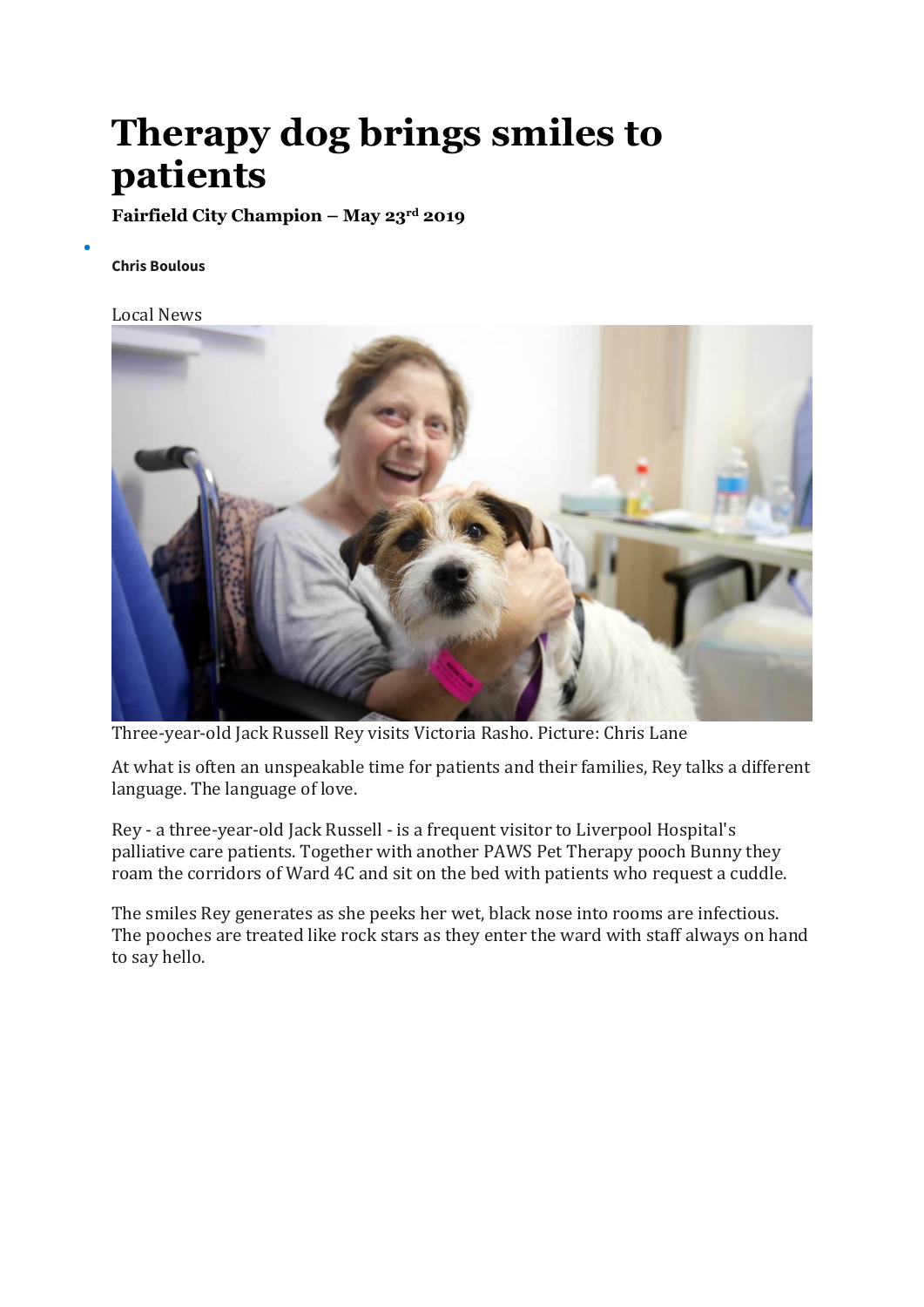

Maria Bakic says hello to Rey. Picture: Chris Lane

On Wednesday during National Palliative Care Week, the *Champion* were invited to join Rey and her goofy smile, wagging tail and huge heart as she did her rounds. Led by PAWS Pet Therapy volunteer Jody Asquith she had one mission: to spread love to people with life-threatening illnesses.

First-up was Victoria Rasho of Horsley Park who has motor neurone disease. She then went to visit Smithfield resident Maria Bakic.

The results were the same: big smiles and lots of love to the patients and their families.

Liverpool Hospital Palliative Care End of Life Care coordinator Naomi Ellis said people don't have to speak to see the effect the dogs have.

"Look at Victoria's smile, it is worth a thousands words," she said.

"Patients can be here for days, weeks or months on end so it is like a little bit of home especially for those who have animals and it is a great distraction from the clinical environment.

"Pet therapy is great for the patients but also the families as well. The relatives get just as much out of it as the patients."